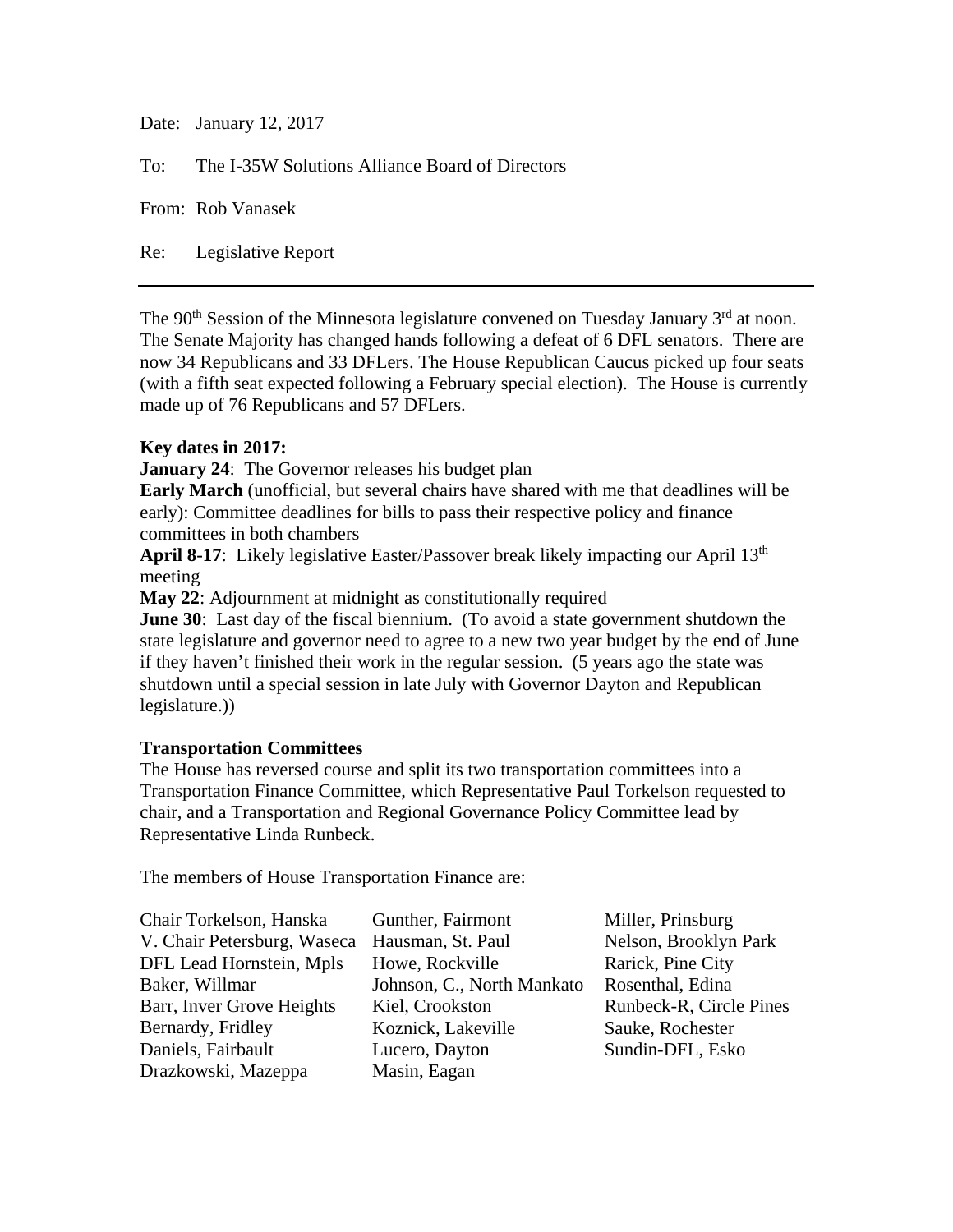The members of House Transportation and Regional Governance Policy are:

Chair Runbeck, Circle Pines Hertaus, Greenfield V. Chair Koznick, Lakeville Hornstien, Minneapolis DFL Lead Bernardy, Fridley Koegel, Spring Lake Park Bahr, East Bethel Carlson, A., Bloomington Masin, Eagan McDonald, Delano

Petersburg, Waseca West, Blaine Whelan, Anoka Youakim, Hopkins

The Senate Transportation Finance and Policy committee remains combined:

Chair Newman, Hutchinson V. Chair Jasinski, Fairbault DFL Lead Dibble, Mpls Anderson, B., Big Lake Twp.

Carlson, Eagan Franzen, Edina Jensen, Chaska Kent, Woodbury Kiffmeyer, Big Lake Little, Lakeville Osmek, Mound Senjem, Rochester Westrom, Elbow Lake

#### **What's down the road?**

Following the failure of legislative leaders and the governor to come to agreement on a comprehensive transportation bill each of the last two sessions, (and the lack of a bonding bill and tax bill in 2016), there is more pressure than ever to break the log jam and get something done in St. Paul, especially on the transportation system problems. Many freshman ran on ending gridlock and getting something done for transportation, but there's not a silver bullet solution yet.

The willingness of Representative Torkelson to take on the problem does bode well for higher level action in 2017, but with a new, razor thin majority in the Senate, it may take a bipartisan effort to pass a bill out of that chamber.

Given full Republican control of both legislative bodies, the **Minnesota Chamber of Commerce** transportation platform might prove to serve as a broad outline of a potential package that could move forward this year. It is reprinted below:

The Minnesota Chamber of Commerce supports investment in the state's transportation infrastructure for the efficient movement of people and goods. To be effective, it must include a modern, multimodal system of roads and bridges, transit, air, rail and waterways. Minnesota businesses are willing to direct current resources and make additional investments to ensure the state's transportation system is well maintained and strategically enhanced, but they also expect to receive the greatest value for every dollar invested in this critical infrastructure.

#### **OUR GOALS**

Ensure Minnesota maintains a safe, reliable, multimodal transportation system that provides for the needs of employers and employees by delivering projects as efficient, cost-effective, and transparent as possible. This includes an efficient freight system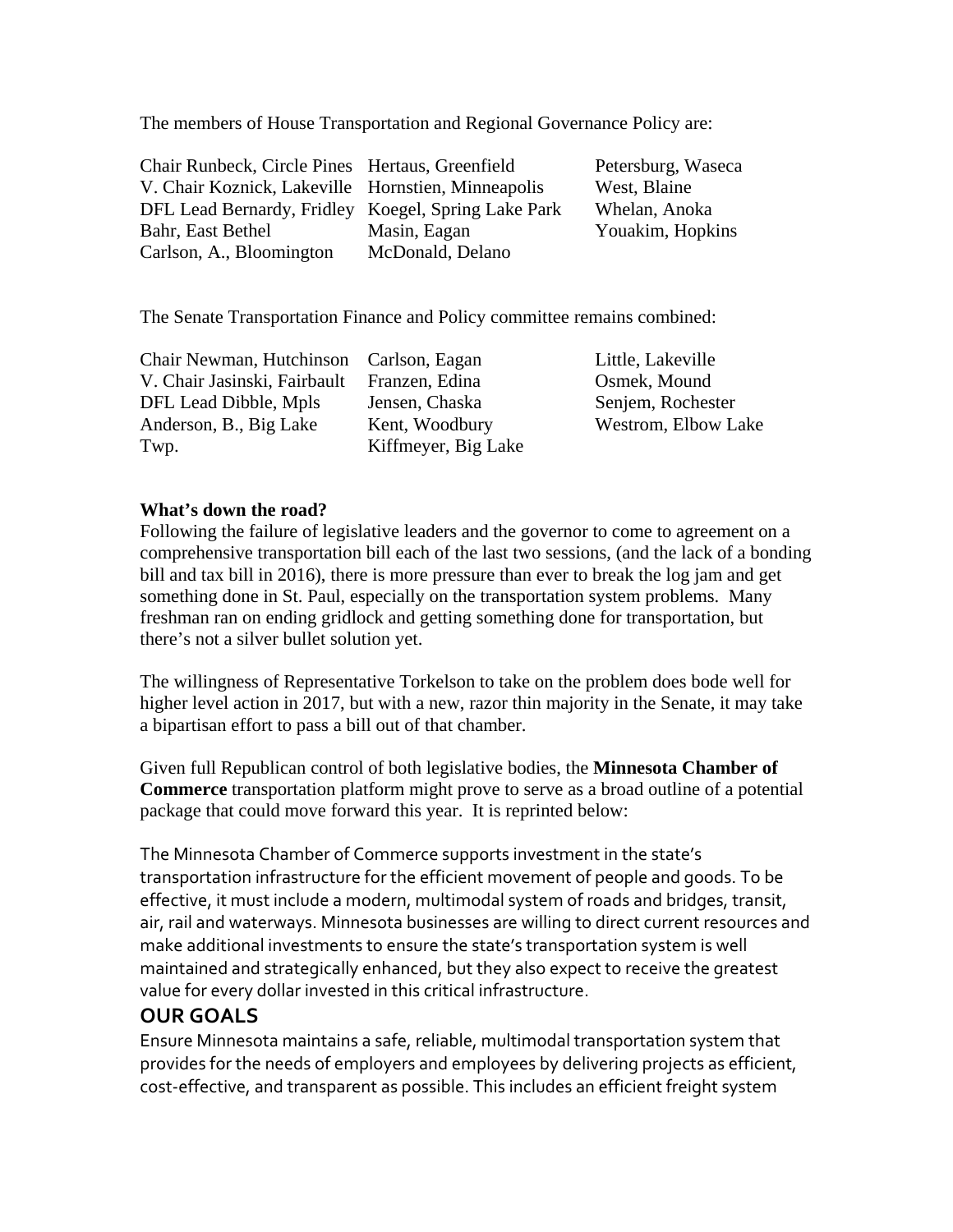that enhances Minnesota's economic competitiveness in national and international markets. It also includes an aviation system – comprised of both commercial and general aviation – that provides Minnesota's businesses and business travelers reliable, affordable and efficient access to markets across the country and around the globe. We support passage of a long-term, comprehensive transportation funding package that provides increased investment in the state's multimodal transportation infrastructure. This package should provide long‐term, sustained investment that will enable the state to maintain our vital transportation infrastructure and provide for strategic enhancements. In advocating for such a funding package, the Minnesota Chamber opposes funding mechanisms that would hinder the competitiveness of Minnesota businesses (see the Chamber's 2016 State Tax Competitiveness Policy). Given the Legislature's inability to pass a transportation funding package in either of the two previous legislative sessions, the urgency for action in 2017 is significant. Without additional investment, the Minnesota Department of Transportation's (MnDOT) annual state highway construction budget could shrink by 32% in 2018.

Pass a long‐term funding bill that includes roads, bridges and transit and is financed by:

- The general fund.
- Efficiencies...at least 15%.
- Bonding‐‐trunk highway and general obligation.
- Private‐sector cost‐sharing mechanisms.
- Adjustments to license tab fees.
- Metro funding sources for metro transit.

# **USE THE GENERAL FUND**

Thirty‐four states use general fund dollars to support investment in their state roads and bridges. Minnesota does not. Businesses believe transportation is an economic and public safety priority that should be included in general fund appropriations. Further, the use of general fund appropriations will ensure that the nancial base of support for the state's roads and bridges is broadened beyond the traditional sources of fuel taxes, vehicle registration fees and the motor vehicle sales tax. In particular, the state should use the general fund revenues generated from the statewide sales tax on auto parts and rental cars to fund increased investment in our transportation system. Ongoing budget surpluses and a historically high budget reserve allow for reasonable general fund investments over the coming years. If necessary to address concerns about predictability of general fund investments in transportation, the state should consider asking Minnesotans to constitutionally dedicate these revenues to transportation purposes.

# **EFFICIENCIES**

MnDOT and the Metropolitan Council should be expected to augment any new investment through an increased focus on efficient use of resources. In doing so, these agencies should be expected to meet a 15% efficiency target, as outlined in the